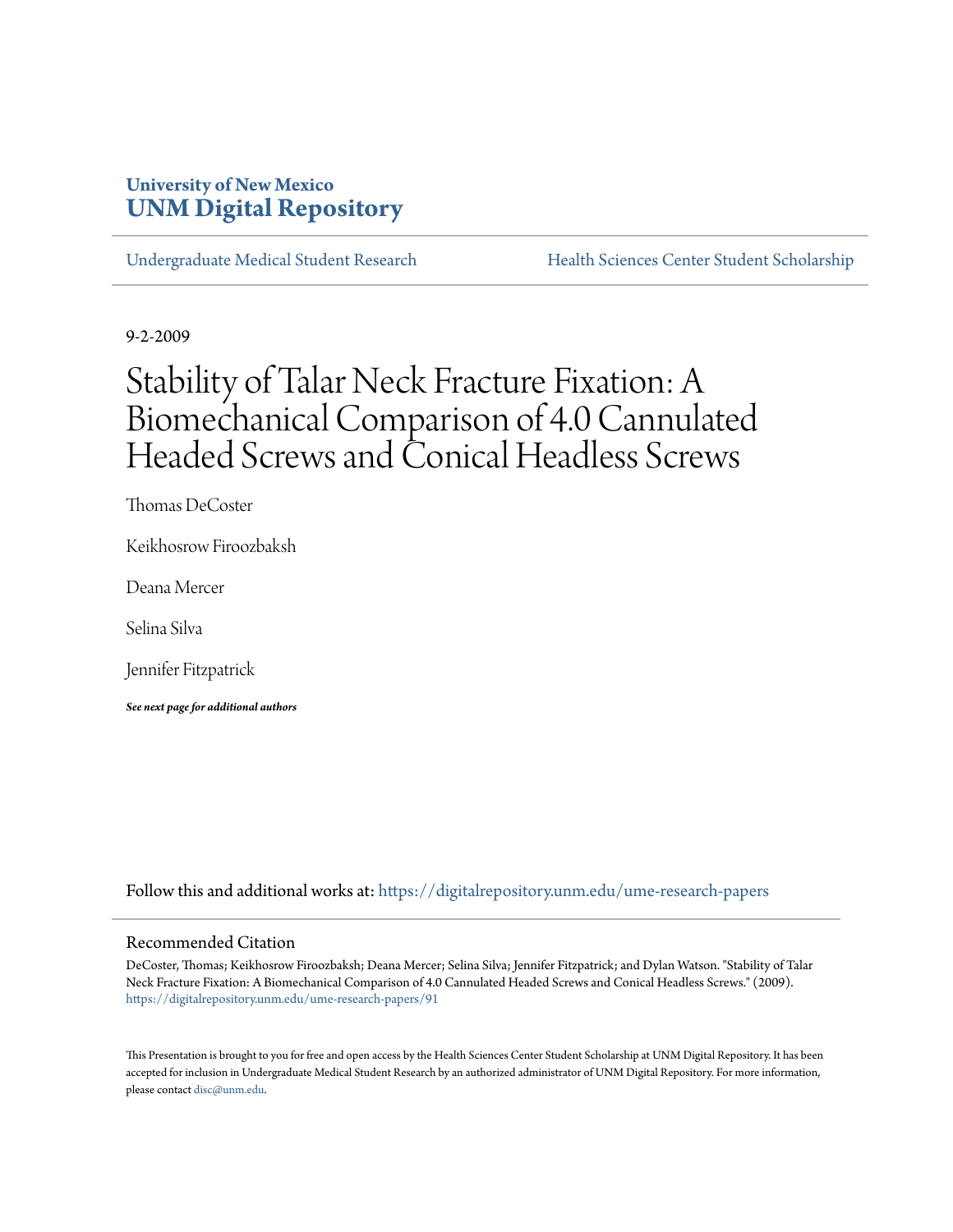#### **Authors**

Thomas DeCoster, Keikhosrow Firoozbaksh, Deana Mercer, Selina Silva, Jennifer Fitzpatrick, and Dylan Watson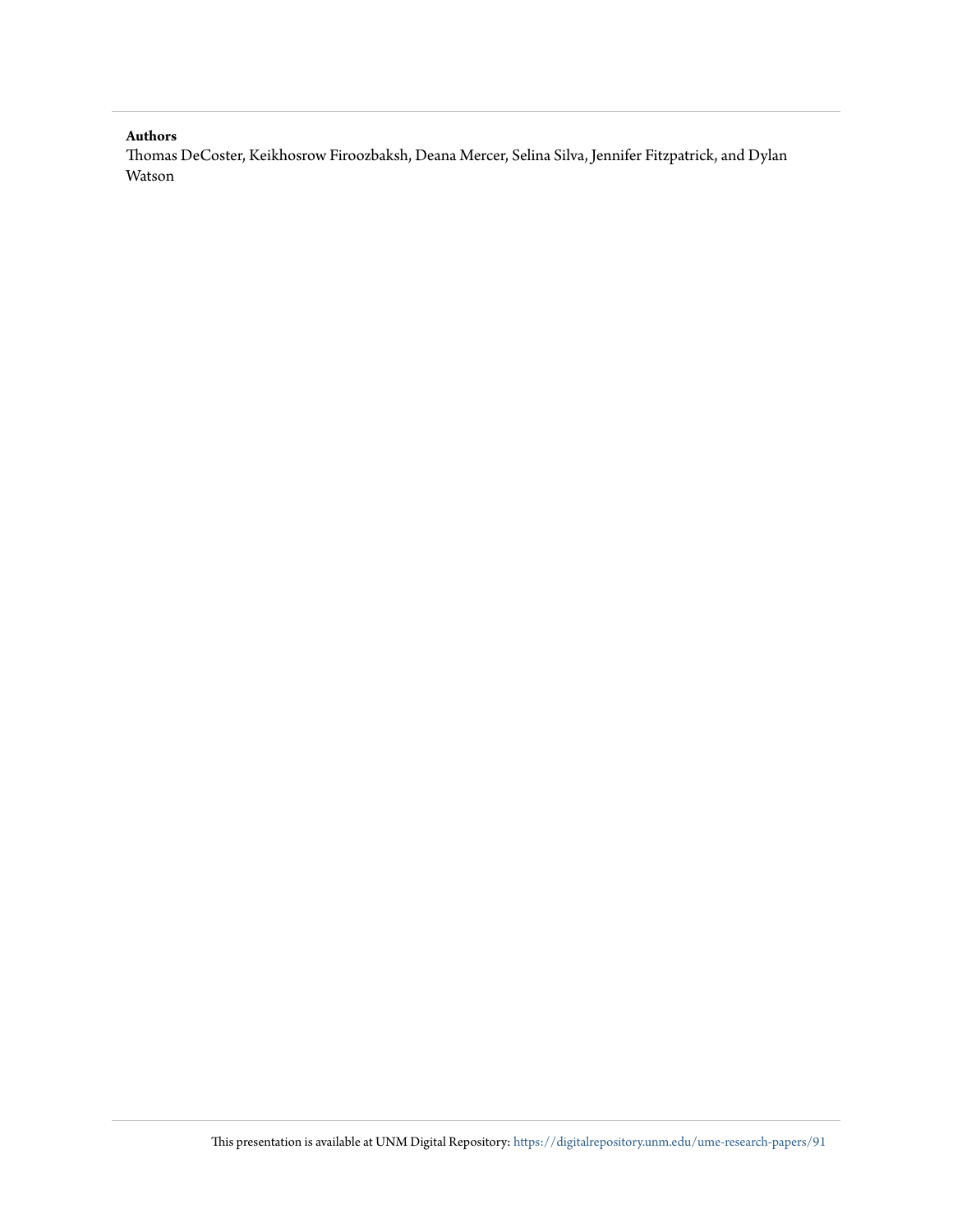# **Stability of Talar Neck Fracture Fixation: A Biomechanical Comparison of 4.0 Cannulated Headed Screws and Conical Headless Screws**

Thomas DeCoster, MD; Keikhosrow Firoozbaksh, PhD; Deana Mercer, MD; Selina Silva, MD; Jennifer Fitzpatrick, MD; Dylan Watson

University of New Mexico Department of Orthopaedics and Rehabilitation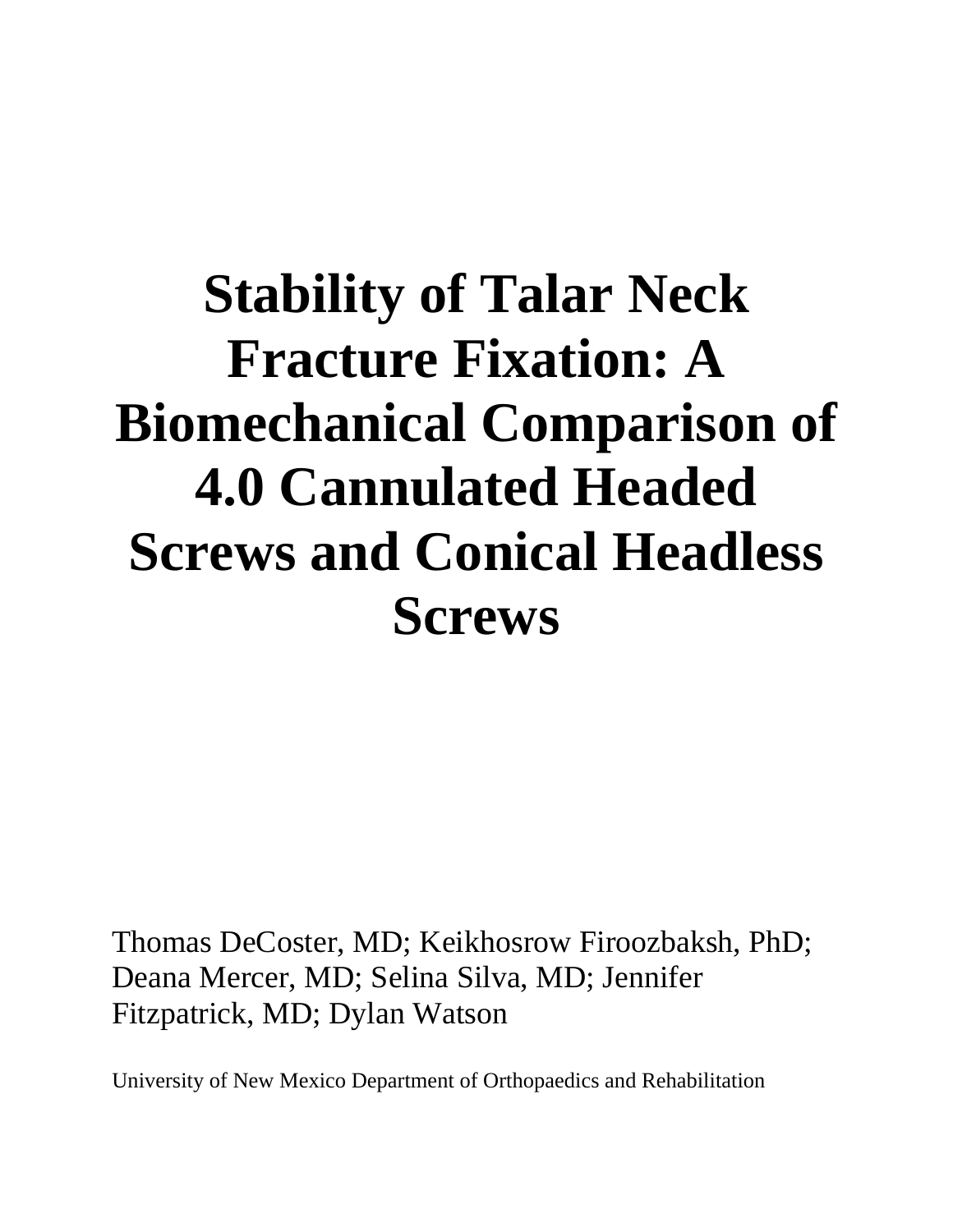#### **Abstract**

**Objective:** The purpose of this study was to compare the mechanical stability of cannulated conical variable pitch headless (CH) screws to partially threaded 4.0 cannulated (4.0 C) screws for fixation of talar neck fractures.

**Methods:** A controlled talar neck fracture was produced in 24 sawbone tali. The fractures were stabilized with CH screws in 12 tali and with 4.0 C screws in 12 tali. A Mechanical Testing System machine was used to apply a dorsally-directed shear force to the talar head with the talus body fixed to simulate walking and the clinical mode of failure of talar neck fracture fixation. Stiffness of the fixation devices was calculated for each specimen and the groups statistically compared. The results were confirmed in 10 cadaveric bone specimen.

**Results:** The fixation of talar neck fractures by the CH screws was significantly stiffer than the 4-0 C screw (mean 635 N and 335 N, respectively, *P* < 0.05).

**Conclusions:** The results of this study support the clinical use of the cannulated conical headless variable pitch screw for talar neck fracture fixation. The improved fixation of this device is likely to decrease the incidence of fixation failure and poor clinical results due to malunion, nonunion, and stiffness. The CH can be placed using the same surgical exposure and ease of a 4.0 C screw, while eliminating the problem of screw head prominence.

#### **Key Words: talar neck fracture, fixation strength**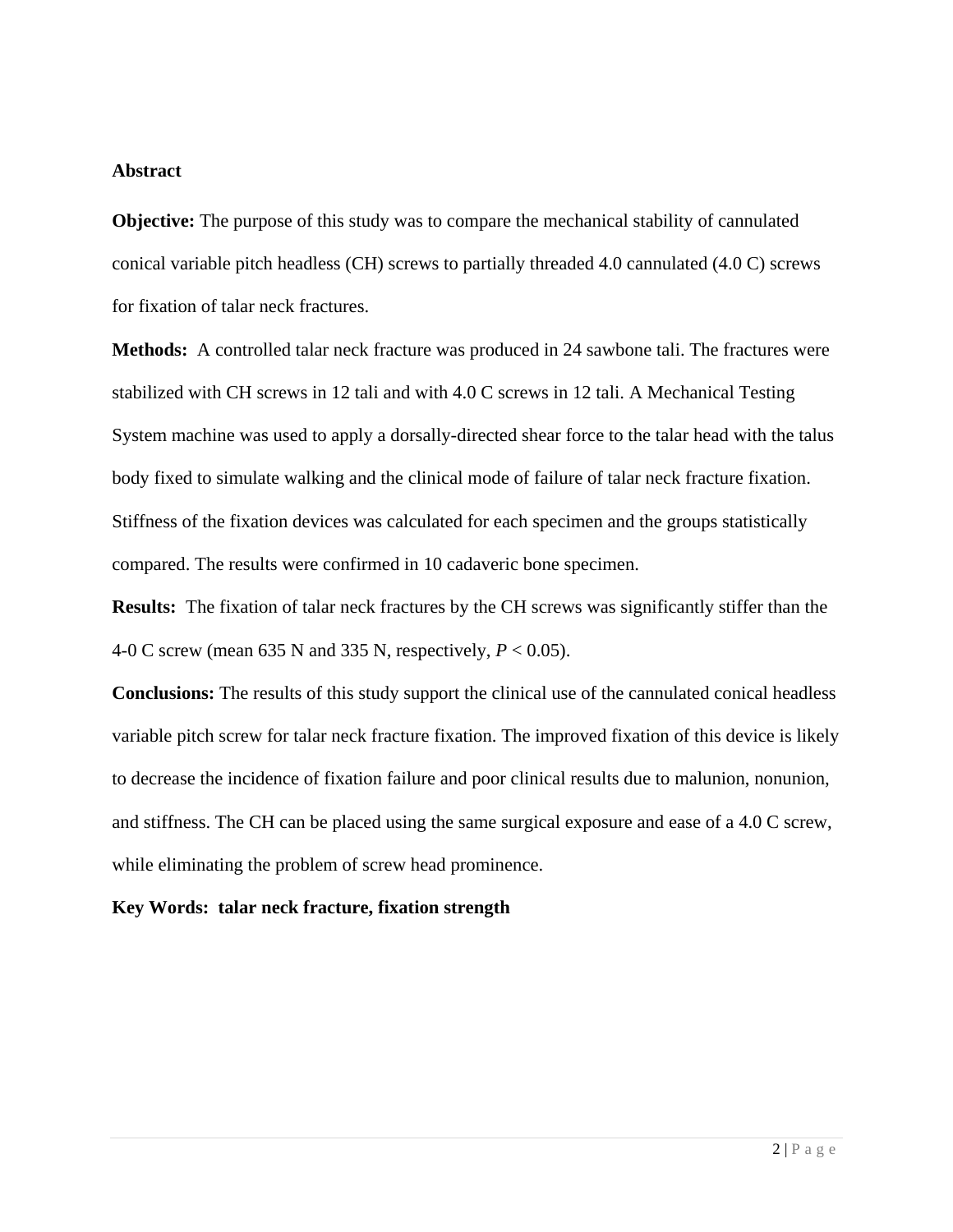#### **INTRODUCTION**

Fractures of the talus are the second most common injury of the tarsal bones and neck fractures account for approximately 50% of all talar fractures<sup>3</sup>. Fixation of the fracture with screws is the typical treatment and results are generally reported to be favorable. However, there are a variety of problems with screw fixation, and failure of fixation compromises the expected clinical outcome.

The 4.0 cannulated (4.0 C), partially threaded screw is the most commonly used device for fixation of these fractures. This device is implanted using an anterior-to-posterior (retrograde from the dorsum of the talar head across the fractured neck into the talar body) approach which allows adequate visualization of the fracture site and control of the distal fragment for reduction<sup>6</sup>. Screw placement through the distal fragment dorsal cortex is usually possible and compression with stable fixation can be achieved. However, the obliquity of this screw can cause cortical comminution rather than fracture compression when the screw is tightened<sup>7</sup>. Fixation and clinical outcome are compromised if comminution occurs intraoperatively or fixation is lost.

A variety of alternatives have been suggested to overcome this anatomic problem. The point of entrance from the dorsal cortex of the talar head to the articular surface of the talar head may be altered so the screw is collinear to the longitudinal axis of the talar neck. This requires exposure of the joint surface of the talar head by dislocation or forced subluxation of the talo-navicular joint as well as countersinking of the screw head beneath the articular surface to the talar head. Fixation is typically secure but there is considerable damage to the talo-navicular joint by this approach with concern for stiffness and degenerative changes.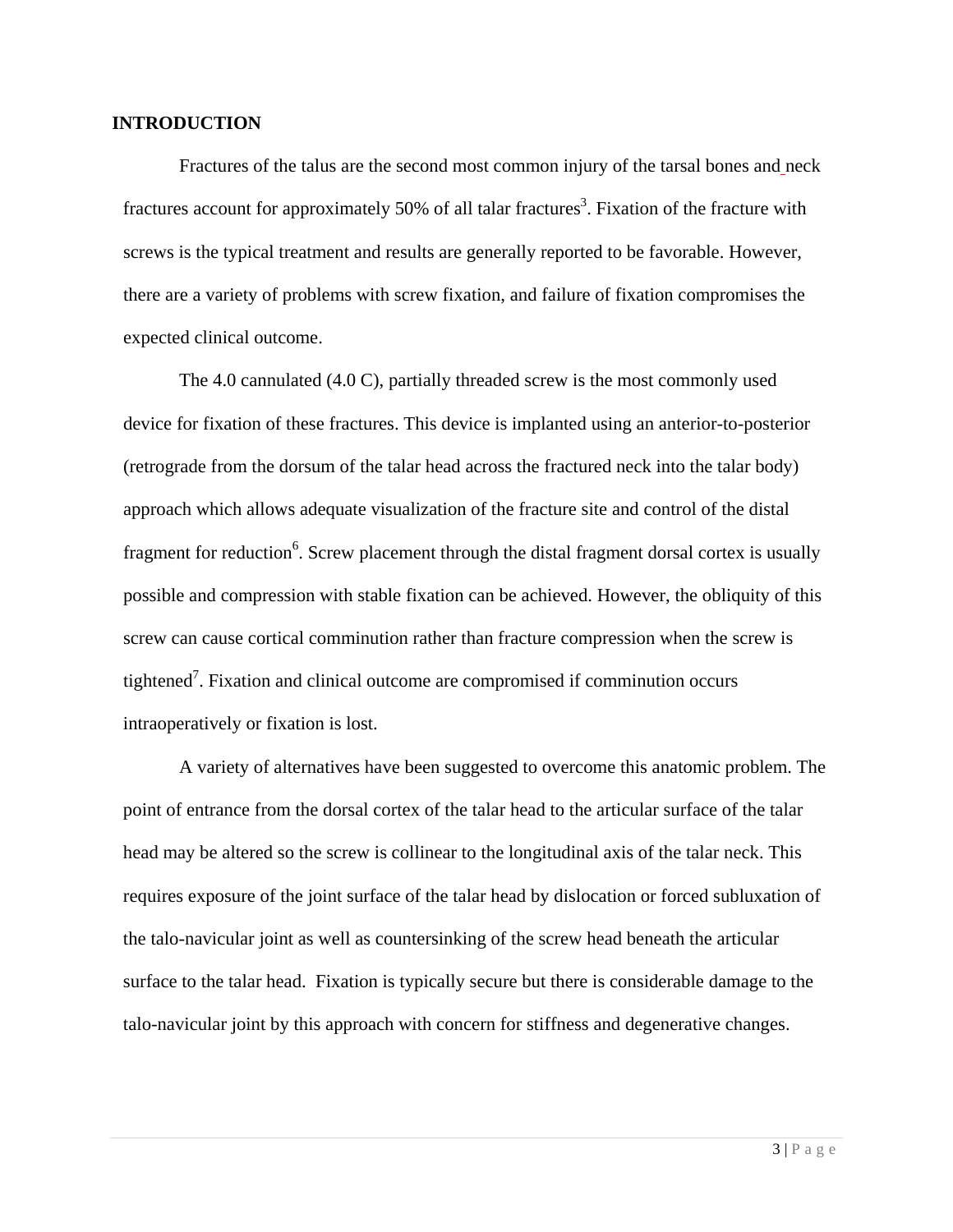Alternatively, the screw may be inserted using a posterior-to-anterior approach. This technique has associated benefits and drawbacks. A posterior-to-anterior approach through the talus provides stronger fixation compared to an anterior-to-posterior approach<sup>10</sup>. However, this approach is technically more difficult due to neurovascular structures, including the sural nerve and unfamiliarity to most surgeons. There is a limited surface of posterior cortex available for screw insertion and the screw head can impinge upon the ankle or subtalar joint. Further, there is no direct exposure of the fracture site for reduction.

A third option is a new fixation screw that is a conical threaded headless variable pitch screw (CH). This screw is placed in the same manner as the standard 4.0 cannulated but does not depend upon cortical contact for fixation in the distal fragment. Fixation is achieved in the cancellous bone of the talar head and body by the conical cross section of the screw. There are aspects of the CH screw that may provide optimal strength for reduction and fixation of talar neck fractures. The CH screw has a headless, tapered, fully threaded variable pitch design and is fabricated from a titanium alloy. The CH screw has a shaft that is threaded along its entire length and thread pitch that continuously becomes coarser toward the distal aspect of the screw to achieve compression at the fracture site during insertion $12$ . The headless feature decreases the problem of cortical cracking and eliminates head prominence as a problem. The screw can be inserted through the surgically accessible dorsal cortex but is not dependent upon this oblique cortex for fixation in contrast to the 4.0 cannulated screw. Headless screws may be effectively placed extra-articularly, avoiding the problems of surgical injury to the talo-navicular joint.

In previous research comparing compression strength and fixation of various fixation screws it has been reported that CH screws outperformed other models<sup>12</sup>. The CH and 4.0 C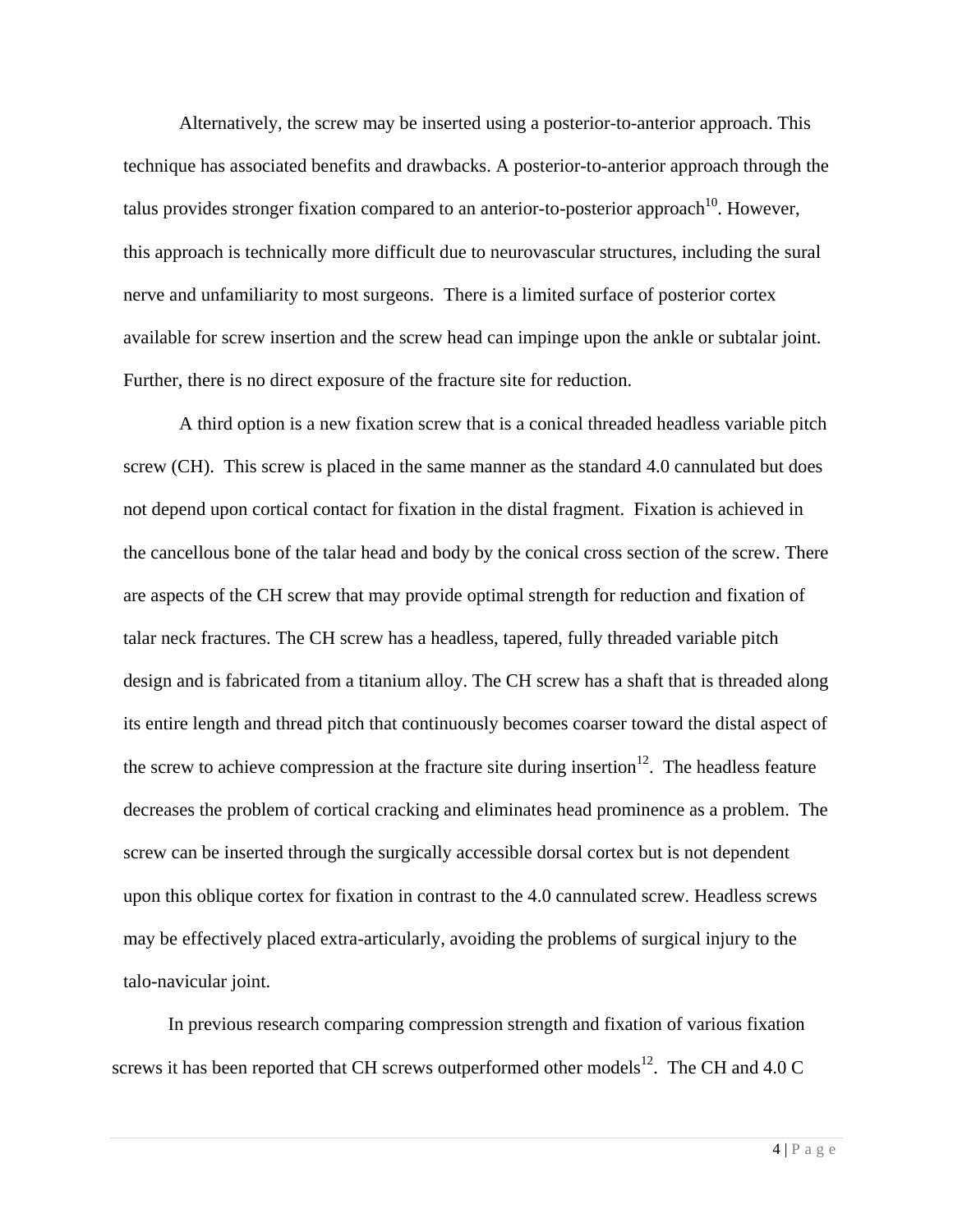screws produced comparable fragment compression in both types of specimens while CH and 4.0 C screw compression were significantly greater than that of the Herbert screw. However, CH screws maintained compression after cyclic loading (500 cycles) significantly better than 4.0 C and Herbert screws. The push-out force of CH and 4.0 C screws were significantly greater than that of the Herbert screw in both types of specimens. The torque required to break fragment contact was significantly higher for the CH than for the 4.0C screws or Herbert screws<sup>12</sup>. These experimental results raised the question as to whether the CH screw could be used in talar neck fracture fixation, allowing an anterior-to-posterior surgical approach and provide compression and fixation sufficient to withstand normal, anticipated stress loads of everyday activities like walking. In the experiment conducted by Wheeler et al, a series of mechanical tests on cancellous bone and cancellous bonelike foam specimens were conducted to evaluate and compare a CH compression screw with a 4-mm cancellous screw and a Herbert screw.

The purpose of this study to examine the relative stability of CH screws and 4.0 C screws for the fixation of talar neck fractures. We hypothesized that CH screws used in fixation of talar neck fractures would provide improved stability compared to 4.0 C screws. Our second hypothesis is that less cortical fragmentation would occur on insertion of the CH screws compared to the 4.0 screws.

#### **MATERILS AND METHODS**

#### **Specimens**

Sawbone tali (Synthes®, Davos, Switzerland) were used to ensure that each specimen had consistent density and composition. This model has been shown to provide consistent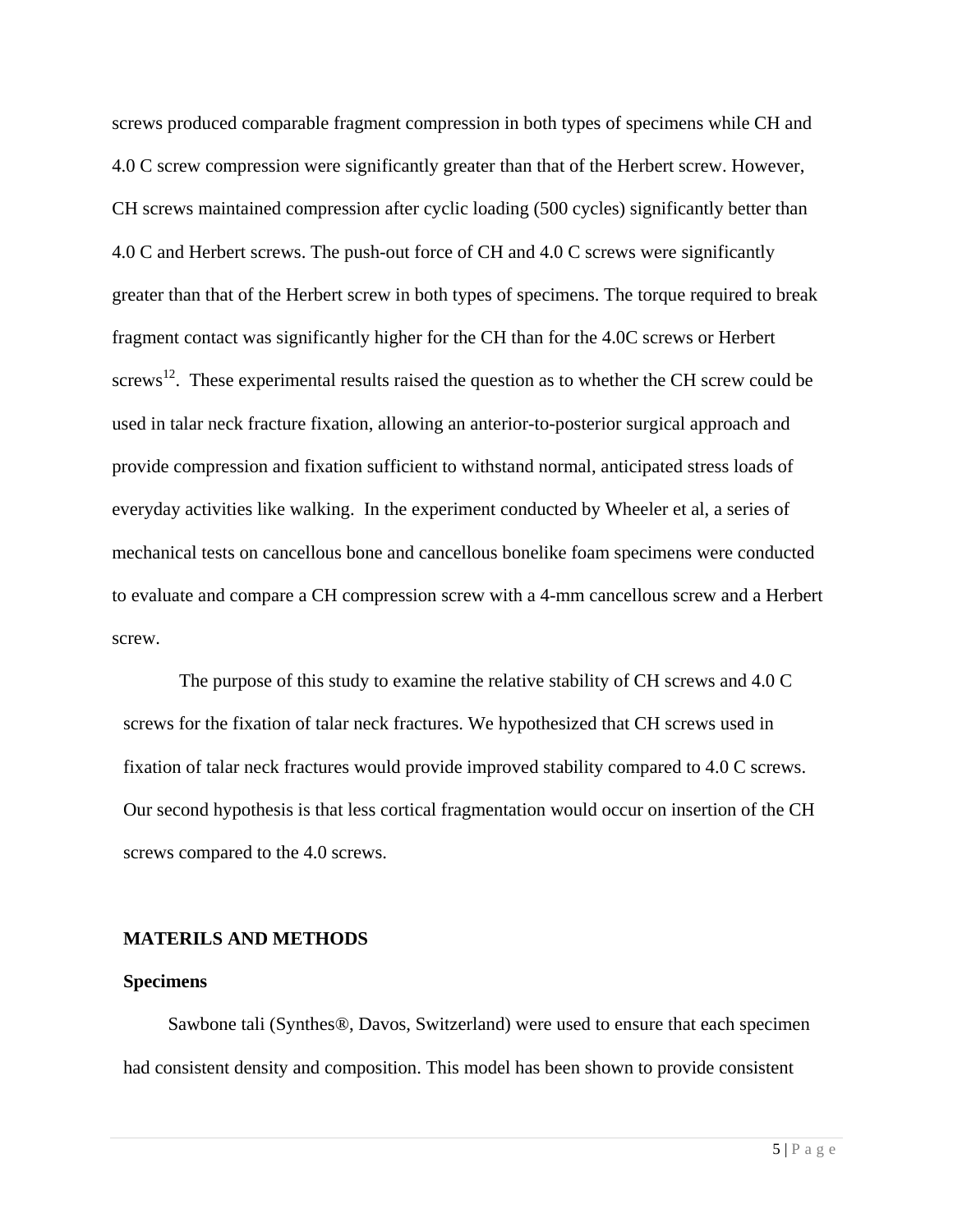clinically relevant results. Power analysis of preliminary data indicated that 20 sawbone specimens would be required to demonstrate a 20% difference in mechanical stability with sawbones. In contrast, 250 cadaveric specimens would be required to show the same difference due to the inconsistency of cadaveric bone quality between specimens. Twentyfour sawbone specimens were tested; 12 served as controls to measure the fixation strength of the 4.0 C screws and 12 comprised the experimental group to determine the fixation strength of the CH screws. Results were then confirmed in 10 (5 specimens each) cadaveric bones.

#### **Preparation of Specimens**

Guide wires (0.062 mm K-wire) were directed into the talar head in an anterior-toposterior direction (Figure 1). Each guide wire entered and transversed the talar head, travelled through the talar neck, and entered into the body of the talus. An X-ray of the model with the guide pin in place was obtained to ensure the accuracy of screw placement. A fracture through the talar neck was created by cutting the cortex circumferentially with an oscillating saw with a thin, sharp blade and then manually breaking the cancellous bone (Figure 2). The guide pins were sequentially overdrilled. Screws were then placed over the guide pins in the synthetic talar bone model in the anterior-to-posterior direction. Each screw entered and traversed the talar head, traveled through the talar neck, and entered and traversed cancellous portion of the body of the talus (Figure 3). The amount of torque during screw tightening was controlled. Each specimen was cemented in an acrylic cylindrical molding, oriented so that the talar head and neck were exposed.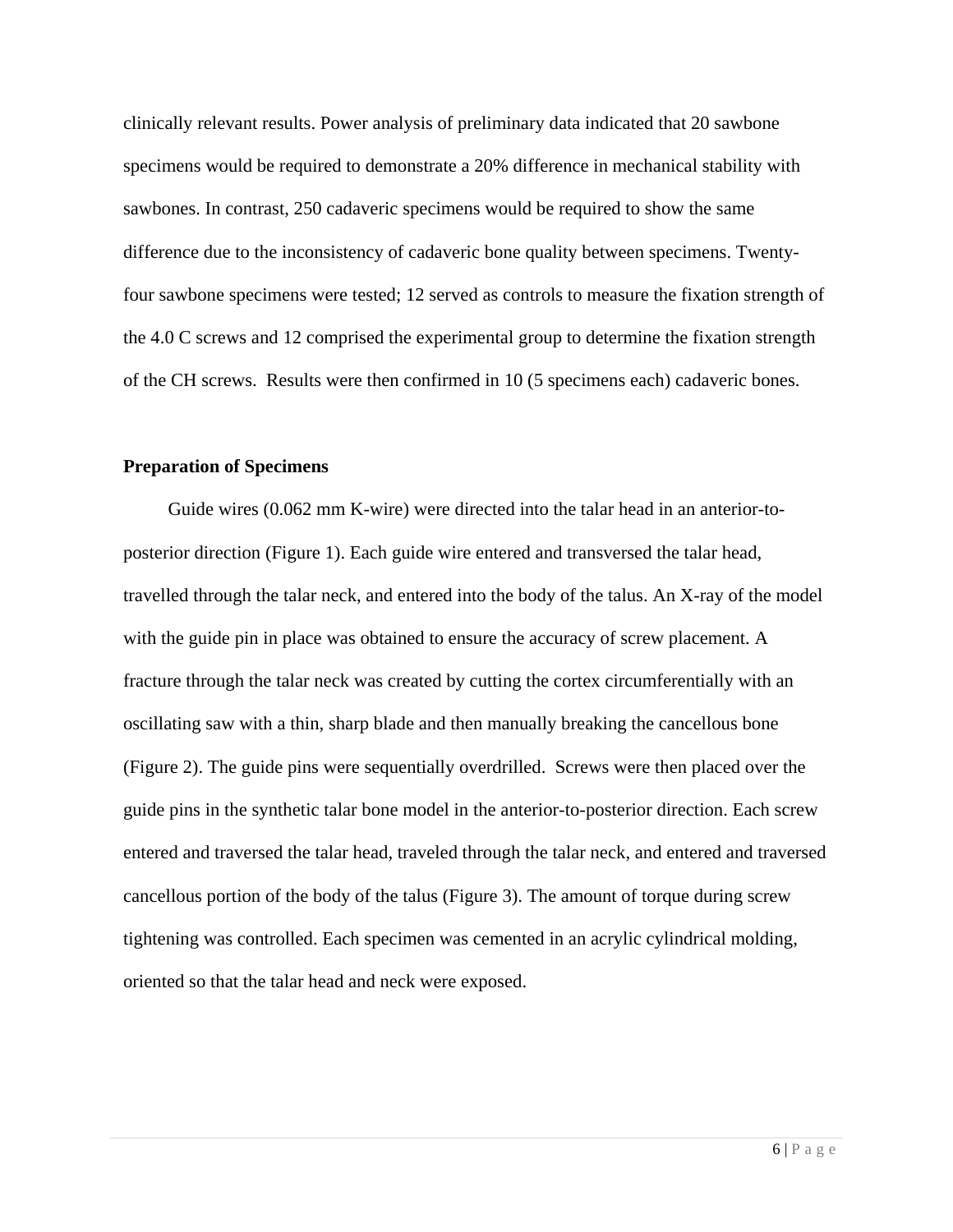#### **Testing of Specimens**

A Mechanical Testing System (MTS) machine was used to apply a dorsally-directed shear force to the talar head to simulate clinical loads to the talus seen in walking (Figure 4). The displacement mode of MTS was used at the rate of 3.3-mm/second, as described in the literature. The end deflection was 5 mm. The yield point for each specimen was set to be the point on the load-deformation curve at which load and deformation lose their linear relationship. From these results, the stiffness (slope of the load-deformation curve) and energy absorbed (area under the deformation curve) were calculated for each specimen. The results were statistically compared using a student's t-test. In addition, the results were confirmed in 5 pair (10 specimens) of cadaveric bone.

#### **RESULTS**

 A paired t-test analysis indicated that the fixation of talar neck fractures by the CH screws was significantly stronger than the 4-0 C screw  $(671.67 + 119.47 \text{ N}$  versus 317.22+ 48.39 N; p<0.001) (Table 1 and Figure 5). Furthermore, inspection of the failure site indicated that in the 4.0 screw group, 83% of the specimens (10 out of 12 cases) showed widening of the osteotomy site; this widening was seen in 42% (5 out of 12 cases) in the CH group (Table 2 and Table 3). Further, on examination of specimens after failure, it was found that none of the CH screws were bent during failure while 7 out 12 screws in 4.0 groups were bent when the construct failed (Table 2 and 3). Comminution of the dorsal cortex occurred in 3 of the 4.0 specimens and none of the CH specimens. This was observed as cortical cracking in the bone dorsal to the screw on the distal talus. The screws were still tightened completely without breakout.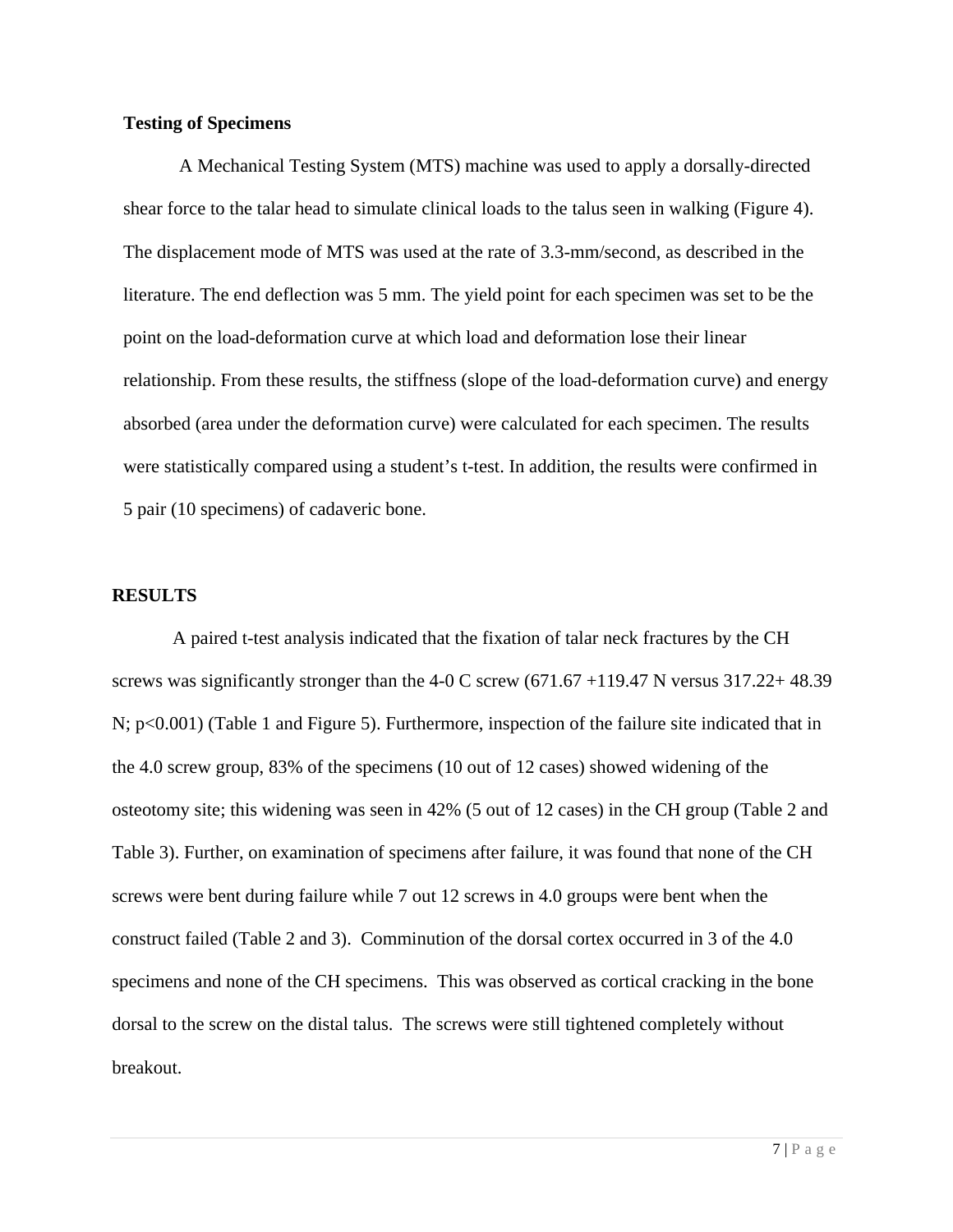In the fresh cadaveric bone specimens, the fixation of talar neck fractures with the CH screws was stronger than the 4-0 C screw although not significant (480 N versus 238 N) which supports the data analysis of the synthetic bone study. Due to limited number of fresh cadaveric bone in the study, variability in the quality of the cadaveric bone and greater range of values obtained in this group, statistical analysis of data was not performed in this group.

#### **DISCUSSION**

Biomechanically, the CH screws placed in anterior to posterior direction in saw-bone talar neck fractures provide significantly greater strength of fixation than the 4.0 screws. This was our first conclusion drawn from the data. The results were reproducible and statistically significant. Another conclusion was that signs of dorsal comminution during 4.0 screw placement were evident in 3 specimens and not seen in the CH group. This is a subjective finding and did not result in loss of fixation or a change in the failure pattern compared to the other specimens in that group. Based on the findings of this study the primary method of fixation for talar neck fractures at our institution is now with CH screws.

Experience throughout this study and the conclusions can be tied back to the literature. Swanson *et al*. described an experimental model in which cadaveric talar bone specimens were cemented in an acrylic cylindrical mold oriented so that the talar head and neck were  $\alpha$  exposed<sup>10</sup>. Specimens were then loaded into an apparatus which stabilized the specimen in a MTS which was used to apply a dorsally directed shear force to the talar head which propagated the fracture. They then tested 4.0 cannulated screws placed anterior to posterior and posterior to anterior. This study was the basis for our biomechanical testing set up and prompted our goal of finding a stronger fixation method.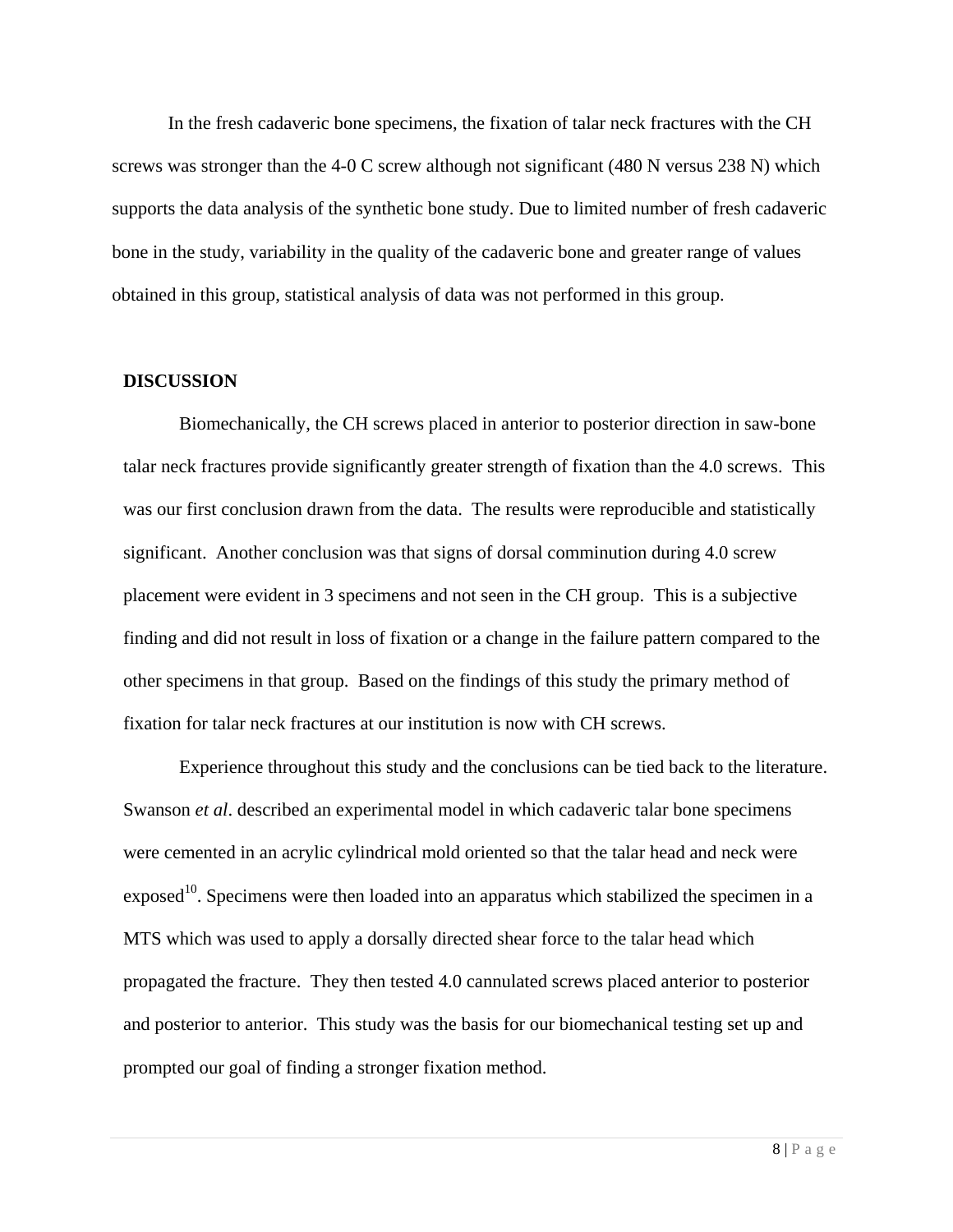In our preliminary testing procedures, we were unable to consistently propagate a fracture through the saw-bone models using the method described by Swanson. We found that fractures were produced in areas of the talus other than the neck. The tendency of the talar neck to fracture more often as opposed to the other areas of the talus is thought to be due to the lower content of trabecular bone found in the talar neck and the fact that the orientation of the trabeculae in the talar neck is different from the orientation of the trabeculae in the talar  $body<sup>4</sup>$ .

Another limitation in this study was that we used saw bones for the majority of the data. Optimally we would have preferred to use cadaveric tali for the testing, but this was not feasible based on our statistical calculations of needing 250 tali to have adequate power. The cadaveric tali that were tested showed a similar trend with the CH group being stronger, but the difference was not statistically significant.

Based on our results and a review of the literature we recommend using CH screws for the fixation of talar neck fractures over the use of 4.0 cannulated screws. The same approach and position of guide wires can be used. Both systems have a cannulated drill bit. The CH screw will provide greater strength of fixation and based on the study by Wheeler et al the amount of compression across the fracture site will also be greater. There will be no screw head prominence, likely no dorsal comminution and the far cortex does not need to be captured in order to have compression across the fracture site. Orthopaedic surgeons are cautioned when using variable pitch conical headless screws because they cannot be backed up or else compression across the fracture site is lost.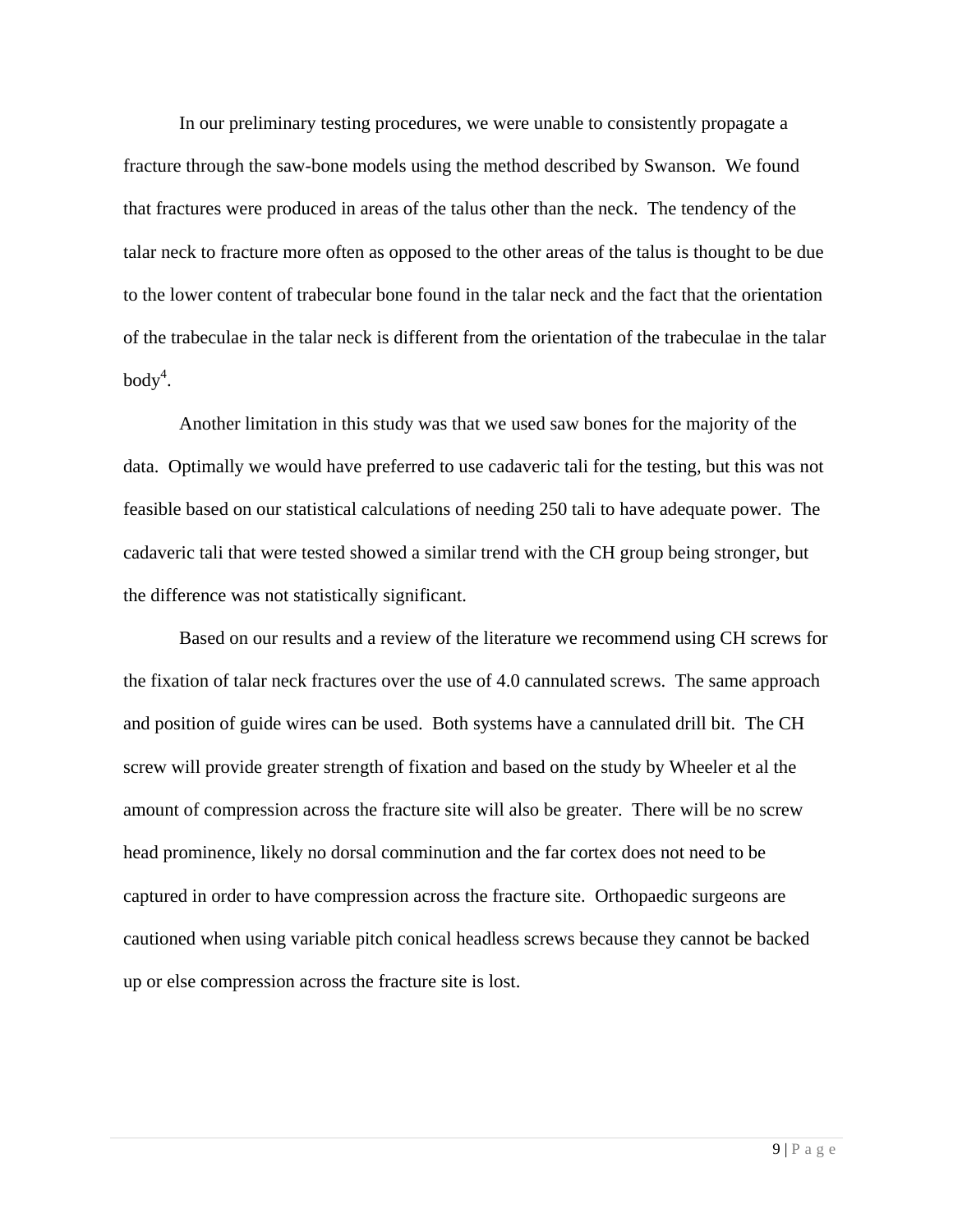#### **REFERENCES**

- 1. DiGiovanni, Benirschke, Hansen. Chapter 60. Foot Injuries. Browner, Jupiter, Levine, Trafton. Skeletal Trauma. Third Edition. Saunders 2003. pp2375-2492.
- 2. Brown, G.A., McCarthy, T., Bourgeault, C.A., Callahan, D.J.; 2000 March. Mechanical Performance of Standard and Cannulated 4.0-mm Cancellous Bone Screws, Journal of Orthopaedic Research, v. 18(2):307-12
- 3. Canale, S.T., 1990 Oct. Fractures of the Neck of the Talus, Orthopedics, v.13(10), p. 1105-1115.
- 4. Ebraheim, N.A., Sabry, F.F., Nadim, Y., 1999 Dec. Internal Architecture of the Talus: Implications for Talar Fractures, Foot and Ankle International, v. 20(12), p. 794.
- 5. Elgafy, H., Ebraheim, N.A., Tile, M., Stephan, D., Kase, J., 2000 Dec. Fractures of the Talus: Experience of Two Level 1 Trauma Centers, Foot and Ankle International, v. 12: 1023-9.
- 6. Fortin, Paul T., 2001. Talus Fractures: Evaluation and Treatment, Journal of the American Academy of Orthopaedic Surgeons, v. 9, p. 114-127.
- 7. Lindvall, G.H., Haidukewych, G., DiPasquale, T., Hersocovici, D., Sanders, R., 2004. Open Reduction and Stable Fixation of Isolated, Displaced Talar Neck and Body Fractures, Journal of Bone and Joint Surgery, 86: 2229-2234.
- 8. Pajenda, G., Vecsei, V., Reddy, B., Heinz, T., 2000 Nov. Treatment of Talar Neck Fractures: Clinical Results of 50 Patients, Journal of Foot and Ankle Surgery, v. 39(6):365-75.
- 9. Peterson, L., Romanus, B., Dahlberg, E., 1976. Fracture of the Collum Tali, Journal of Biomechanics, v. 9, p. 277-279.
- 10. Swanson, T.V., Bray, T.J., Holmes, G.B. Jr., 1992 April. Fractures of the Talar Neck: A Mechanical Study of Fixation, Journal of Bone and Joint Surgery, v. 74(4), p. 544-551.
- 11. Vallier, H.A., Nork S.E., Barei, D.P., Benirschke, S.K., Sangeorzan, B.J., 2004. Talar Neck Fractures: Results and Outcomes, Journal of Bone and Joint Surgery, 86: 1616- 1624.
- 12. Wheeler, Donna L., McLoughlin, Sean W., 1998 May. Biomechanical assessment of compression screws, Clinical Orthopaedics and Related Research, (350): 237-45.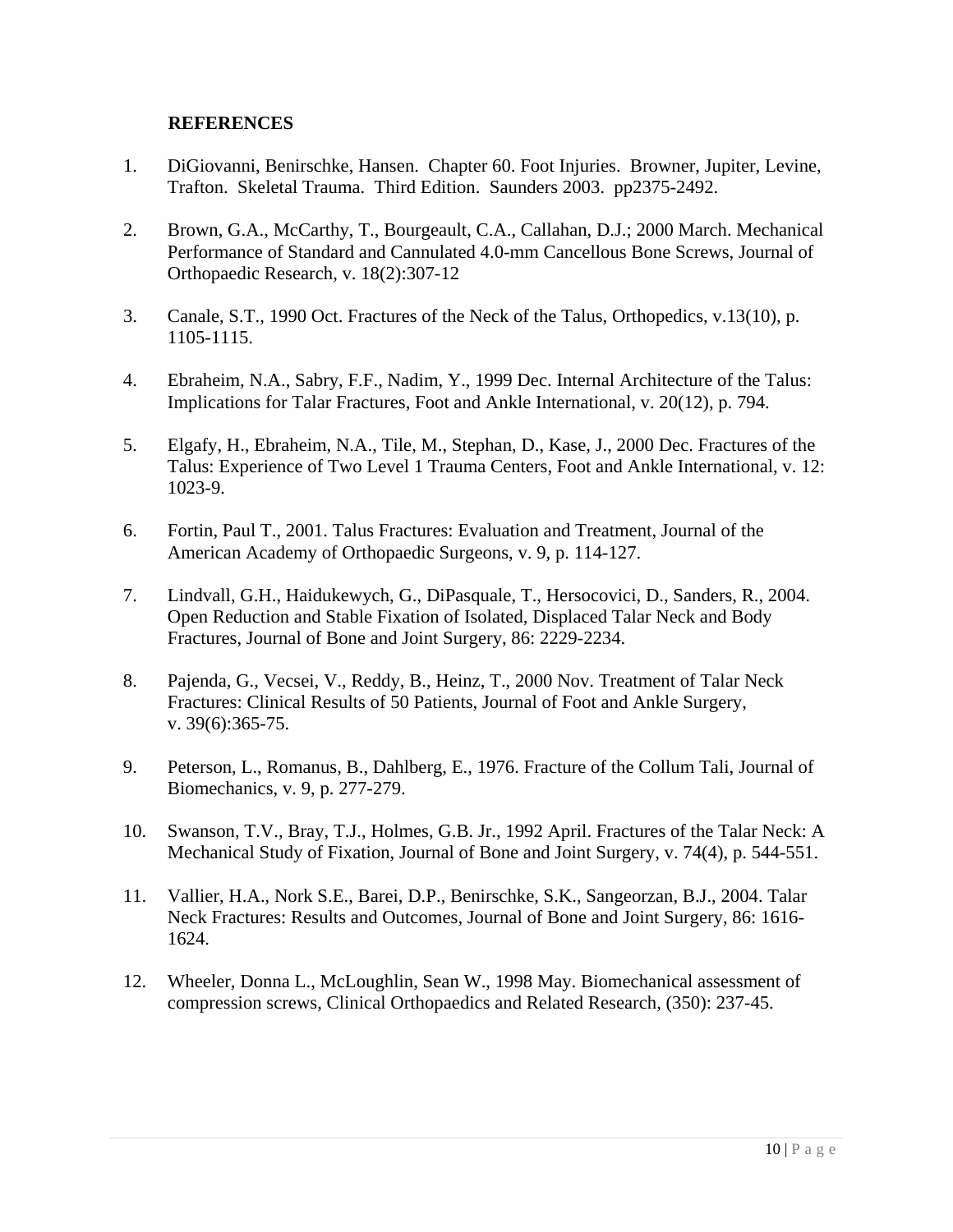| <b>TABLE 1: Individual Specimen</b><br><b>Force Requirements to Result</b> |         |           |  |  |  |  |
|----------------------------------------------------------------------------|---------|-----------|--|--|--|--|
|                                                                            |         |           |  |  |  |  |
| CН                                                                         |         | 4.0 screw |  |  |  |  |
| 861                                                                        |         | 345       |  |  |  |  |
| 755                                                                        |         | 399       |  |  |  |  |
| 778                                                                        |         | 323       |  |  |  |  |
| 487                                                                        |         | 500       |  |  |  |  |
| 520                                                                        |         | 318       |  |  |  |  |
| 594                                                                        |         | 360       |  |  |  |  |
| 612                                                                        |         | 320       |  |  |  |  |
| 673                                                                        |         | 258       |  |  |  |  |
| 518                                                                        |         | 284       |  |  |  |  |
| 734                                                                        |         | 248       |  |  |  |  |
|                                                                            |         |           |  |  |  |  |
| 653.2                                                                      | Average | 335.5     |  |  |  |  |
| 126.8795                                                                   | $+/-$   | 73.63612  |  |  |  |  |
| p value = 6.74273E-06                                                      |         |           |  |  |  |  |

| Specimen                                                                                    | Force $(N)$ | Distance | Fracture           | Screw bent         | Osteotomy      | <b>Fx</b> Propagation |  |
|---------------------------------------------------------------------------------------------|-------------|----------|--------------------|--------------------|----------------|-----------------------|--|
| #                                                                                           |             | (mm)     |                    |                    | widening       | into talar body       |  |
| 7                                                                                           | 500         | 4.9      | Yes, medial screw  | No.                | Widened        | No.                   |  |
| 8                                                                                           | 323         | 5.6      | Yes, medial screw  | No.                | No.            | No.                   |  |
| 10                                                                                          | 345         | 4.4      | Yes medial screw   | Yes, lateral screw | Widened        | <b>Yes</b>            |  |
| 11                                                                                          | 399         | 6.0      | Yes, medial screw  | Yes, lateral screw | Widened        | Yes                   |  |
| 13                                                                                          | 318         | 8.0      | Yes, medial screw  | No.                | No.            | No.                   |  |
| 20                                                                                          | 320         | 6.0      | Yes, lateral screw | Yes, lateral screw | Widened        | N <sub>o</sub>        |  |
|                                                                                             |             |          |                    | broke              |                |                       |  |
| 21                                                                                          | 248         | 7.5      | Yes, medial screw  | Yes, lateral screw | Widened        | Yes                   |  |
| 29                                                                                          | 284         | 5.0      | Yes, lateral screw | Yes, lateral screw | Widened        | Yes                   |  |
| 30                                                                                          | 360         | 5.5      | Yes, lateral screw | Yes, lateral screw | Widened        | N <sub>0</sub>        |  |
| 32                                                                                          | 258         | 5.5      | Yes, lateral       | N <sub>0</sub>     | N <sub>0</sub> | <b>No</b>             |  |
|                                                                                             |             |          | complete and       |                    |                |                       |  |
|                                                                                             |             |          | medial incomplete  |                    |                |                       |  |
| Toble 2. Individual Decults of 4.0 Convulcted Service With Mechanism and Characteristics of |             |          |                    |                    |                |                       |  |

**Table 2:** Individual Results of 4.0 Cannulated Screws With Mechanism and Characteristics of Failure

| Specimen                                                                                            | Force $(N)$ | Distance | Fracture           | Screw bent     | Osteotomy      | <b>Fx</b> Propagation           |  |
|-----------------------------------------------------------------------------------------------------|-------------|----------|--------------------|----------------|----------------|---------------------------------|--|
| #                                                                                                   |             | (mm)     |                    |                | widening       | into talar body                 |  |
|                                                                                                     | 487         | 4.7      | Yes, medial screw  | No             | N <sub>0</sub> | No                              |  |
| $\overline{2}$                                                                                      | 755         | 6.2      | Yes, lateral screw | No             | No.            | No                              |  |
| 3                                                                                                   | 594         | 5.1      | Yes, medial screw  | No             | Widened        | No                              |  |
| $\overline{4}$                                                                                      | 518         | 7.9      | Yes, medial screw  | No             | N <sub>0</sub> | N <sub>0</sub>                  |  |
|                                                                                                     |             |          | incomplete         |                |                |                                 |  |
| 6                                                                                                   | 861         | 5.6      | Yes, medial screw  | N <sub>0</sub> | N <sub>0</sub> | No                              |  |
| 9                                                                                                   | 612         | 6.5      | Yes, medial screw  | N <sub>0</sub> | Widened        | No                              |  |
| 12                                                                                                  | 520         | 7.7      | N <sub>0</sub>     | N <sub>0</sub> | Widened        | No.                             |  |
| 14                                                                                                  | 778         | 4.2      | Yes, medial screw  | N <sub>0</sub> | Widened        | <b>Yes</b>                      |  |
| 15                                                                                                  | 673         | 3.7      | Yes, medial screw  | N <sub>0</sub> | N <sub>0</sub> | <b>Yes</b>                      |  |
|                                                                                                     |             |          | and lateral not    |                |                |                                 |  |
|                                                                                                     |             |          | through screw      |                |                |                                 |  |
| 16                                                                                                  | 734         | 4.5      | Yes, medial screw  | N <sub>0</sub> | <b>Yes</b>     | N <sub>0</sub>                  |  |
|                                                                                                     |             |          | incomplete         |                |                | $11   P \text{ a } g \text{ e}$ |  |
| <b>Table 3:</b> Individual Results of Conical Headless Screws With Mechanism and Characteristics of |             |          |                    |                |                |                                 |  |
| Failure                                                                                             |             |          |                    |                |                |                                 |  |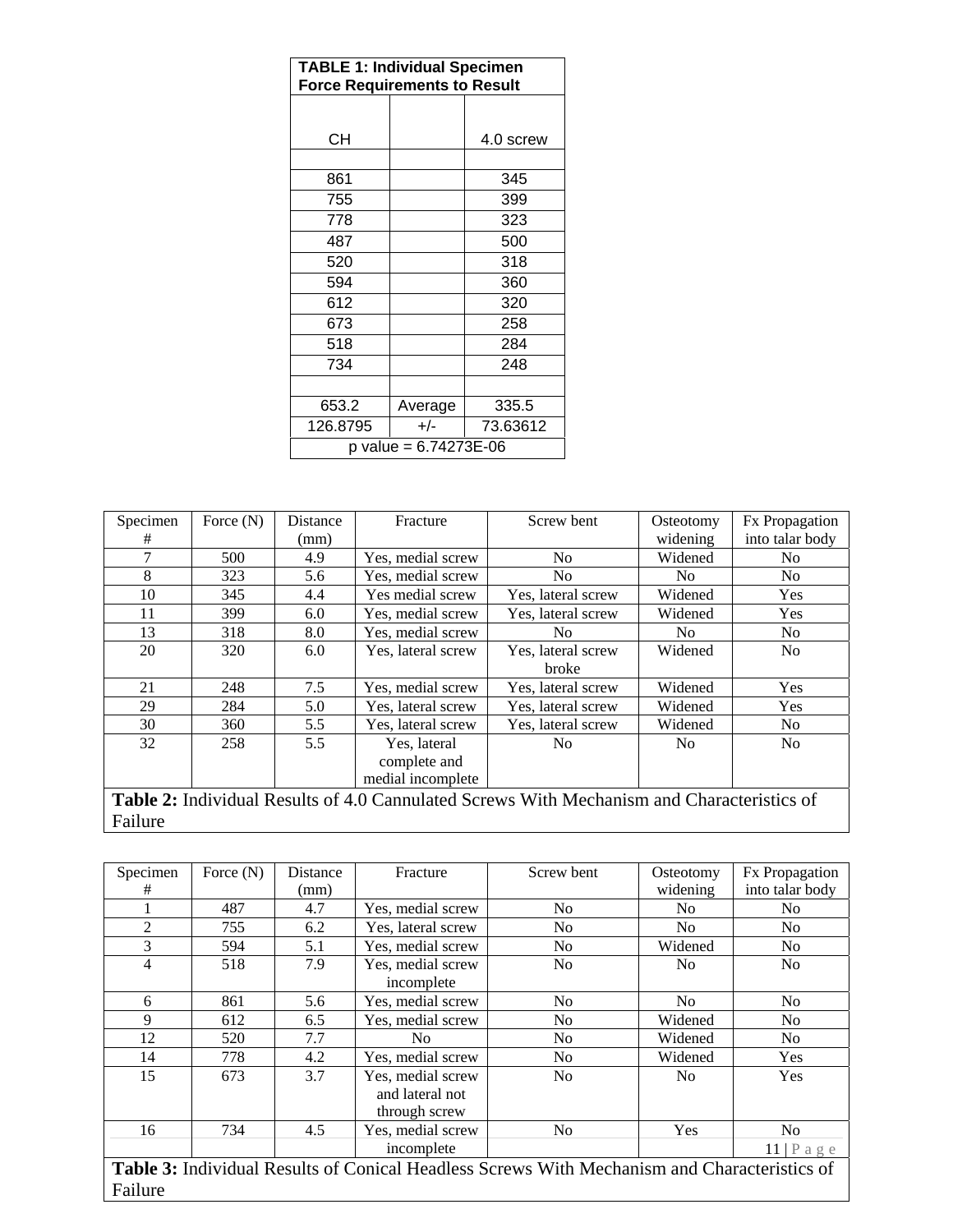





**Figure 3: Cadaveric Specimens Fixed with CH Screw (Left) and 4.0 C Screw (Right)**